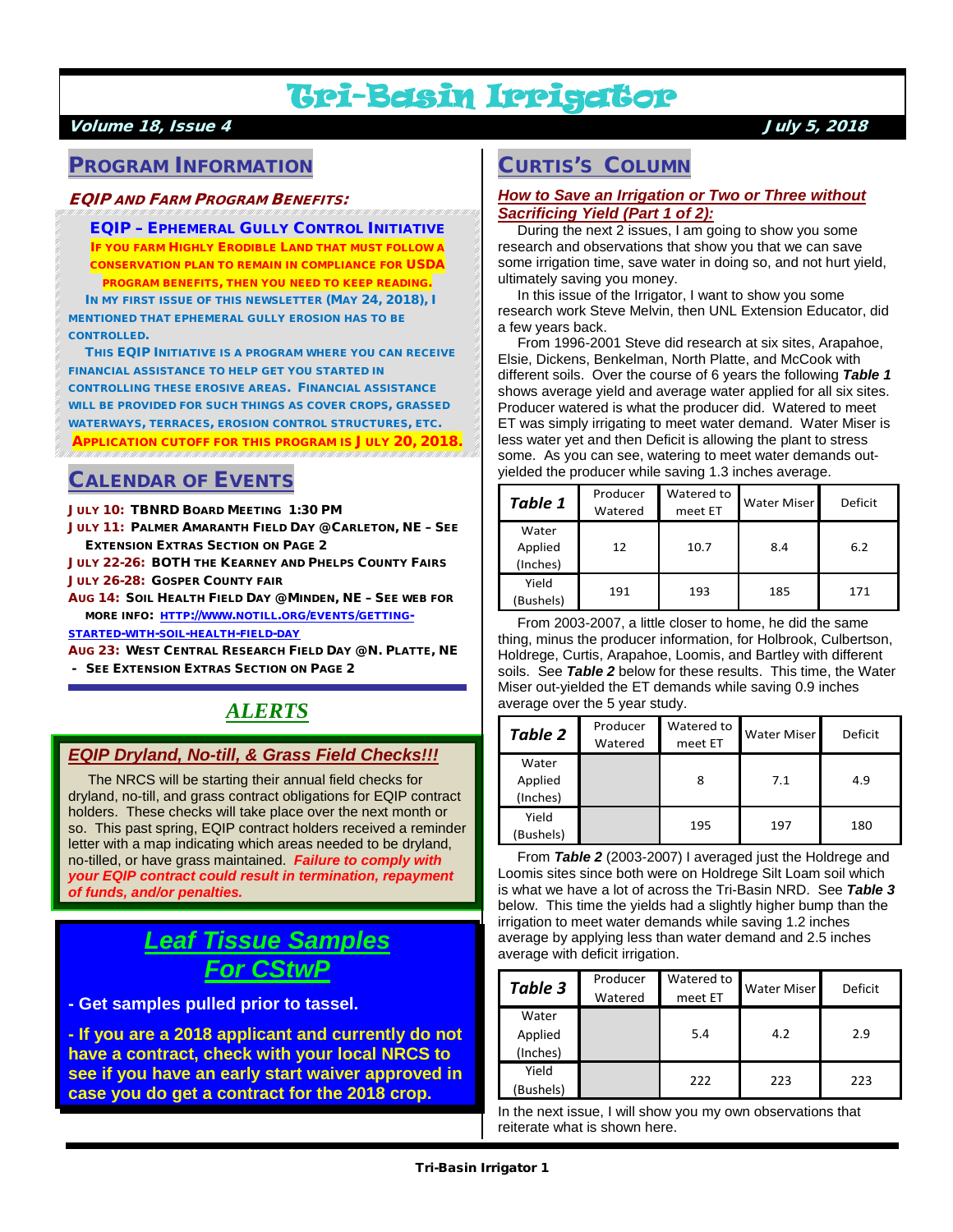# CNPPID NOTES



## *The 2018 Corn Crop and the Central Water Supply;*

 A holiday windshield survey showed the majority of the corn crop (with the exception of hail damaged fields) at tassel or nearly there across the three counties. Seems we can throw the old "knee high by the 4<sup>th</sup> of July" adage out along with the yields of days gone by. The 2018 crop is as good or better than any I have seen in my years of working at Central. If the current vegetative growth is any indication of yield, we may need more grain bins.

 Lake McConaughy elevation is 3256.5 ft. above mean sea level, 85.8% full; the same or nearly the same as a week ago, a month ago and a year ago. Thanks to timely spring and now early summer rains, the ramping up of water releases through Kingsley Dam for irrigation hasn't happened yet. Inflows to the lake have been keeping up with required releases. Every day the increased demand is delayed is another day of drought protection added to the system and another day the short snowpack has been mitigated. Rain forecasts have improved somewhat for summer but the D4 exceptional drought remains to our SW in the 4-corners region.

# TRI-BASIN NRD NEWS



#### *Remember to take water samples for Nitrogen Management Reports:*

 If you have fields in Phase 2 or Phase 3 of our Groundwater Quality Management Area (see map), you are required to sample your own irrigation water and test it for nitrates each year. With above average rains in some portions of the district causing a delayed start to the irrigation season, it's important to remember to collect the water samples once you start irrigating. If possible, you should take samples after the well has been running for a while, to get more accurate results.

 The results from the samples you take this irrigation season will be used in nitrogen planning for next year's crop and reported on your 2019 Nitrogen Management Reports. Sample bottles are available at Tri-Basin NRD and the NRCS offices.



# **NEBRASKA EXTENSION EXTRAS NEXTENSION**

#### *Resistant Palmer Amaranth Field Day:*

 Nebraska Extension is hosting a free "Glyphosate-Resistant Palmer Amaranth Management Field Day" on Wed., July 11 at Carleton, NE. The on-site demonstration farm is located just south of Highway 4 between C St. and Renwick St in Carleton; or 14.6 miles south & 5.3 miles west of Geneva, NE. GPS: 40°18'24.7"N 97°40'29.0"W

 Dr. Aaron Hager, Weed Specialist from the University of Illinois-Urbana-Champaign, will present herbicide-resistant pigweeds research. Field demonstrations will include: 15" vs. 30" row spacing and herbicide programs in Rouudup Ready 2 Xtend soybeans. Other resistant-weed herbicides such as Balance GT/Liberty Link and Enlist E3 soybeans (resistant to 2,4-D choline, glyphosate, and glufosinate) will also be highlighted.

 This program will begin with 8:30 am registration (no cost) with rolls & coffee and a sponsored lunch. The educational program will run from 9:00 am – 1:00 pm. Three CCA Credits.

 Pre-registration is very appreciated for meals. Register ONLINE at *<http://agronomy.unl.edu/palmer>* or call 402-472-5636

#### *UNL West Central Fall Field Day – Aug. 23:*

 "Tackling today's challenges & tomorrow's opportunities" will be the theme for the 2018 UNL West Central Research & Extension Center Water & Crops Field Day at North Platte on Thursday, Aug. 23.

 Featured field tour topics will include 3 interactive educational tracks: agronomy, economics and hydrology. Also, over 50 technology company representatives will be on-hand through vendor booths. The 2<sup>nd</sup> Annual TAPS (Testing Ag Performance Solutions) Farmer Panel will provide updates.

 For more information, visit: *[https://go.unl.edu/water-crops](https://go.unl.edu/water-crops-field-day)[field-day.](https://go.unl.edu/water-crops-field-day)* Presented by Nebraska Extension in partnership with Nebraska Water Balance Alliance & Ogallala Water Ag Project.

#### *UNL "Hail Know" website:*

 Reminder regarding the last Tri-Basin newsletter, the new Nebraska Extension "Hail Know" online educational resource is now available. For many area corn fields devastated by the June 30<sup>th</sup> hail / wind storm, complete yield losses have likely occurred; since the corn plants were destroyed near the VT (tassel stage) with only stalk stubs remaining. Therefore, if previously applied herbicide labels will allow, producers may be considering replanting; alternative crops or cover crops.

 Since hail crop injury varies, field-to-field evaluation is still highly recommended; and UNL hail research may assist producers with their final management decisions. For corn yield loss estimates based on defoliation, see Table III of the [EC126](http://extensionpublications.unl.edu/assets/pdf/ec126.pdf) publication ["Evaluating Hail Damage to Corn.](http://extensionpublications.unl.edu/assets/pdf/ec126.pdf)" It indicates corn at the 13<sup>th</sup> leaf stage with 100% defoliation would lead to a 34% loss in production. Complete yield losses can occur if all leaf area is destroyed in corn at the VT (tassel stage).

 Yield losses from plant stand reductions are still accounted for in corn through the 17<sup>th</sup> leaf stage. The National Corn Loss [Adjustment Standards Handbook](https://www.rma.usda.gov/handbooks/25000/2014/14_25080.pdf) on page 81 provides corn yield loss estimates for the  $11<sup>th</sup>$  to  $17<sup>th</sup>$  leaf stage.

 For soybean injury hail assessment, the UNL "SoyWater" decision-aid for irrigation scheduling can provide a quick way for growth staging after the storm. Estimating soybean yield losses may be evaluated based on node development as well. Every 3.7 days a new node usually develops on soybeans with a target of 18-22 nodes for optimum growing season production.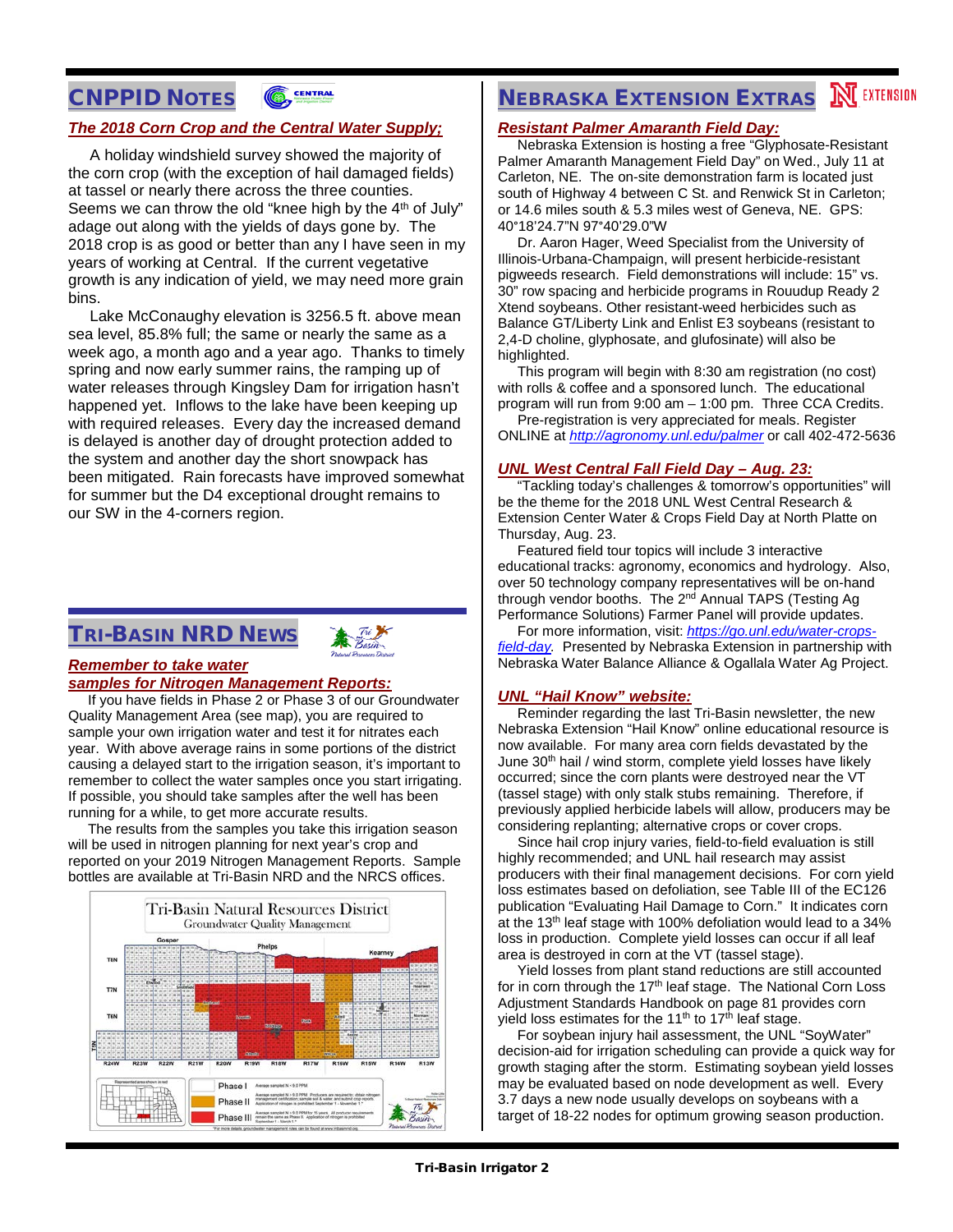# NAWMN CROP ET INFORMATION

Additional Information and other ET resources can be found at websites listed under "ET Information Sites" below.

# Inches of Crop Water Use (ET) = Evaporation x Kc

|                         | <b>June 18 - June 24</b> |      | <b>June 25 - July 1</b> |      |
|-------------------------|--------------------------|------|-------------------------|------|
| <b>Site</b>             | <b>Evaporation</b>       | Rain | <b>Evaporation</b>      | Rain |
| 1                       | 1.20                     | 2.05 | 1.80                    | 1.90 |
| $\mathbf{2}$            | 1.40                     | 1.60 | 1.80                    | 1.25 |
| 3                       | 1.10                     | 2.77 | 1.40                    | 1.20 |
| 4                       | 1.20                     | 2.00 | 1.80                    | 3.30 |
| 5                       | 1.30                     | 2.41 | 1.50                    | 1.95 |
| 6                       | 1.10                     | 2.05 | 1.30                    | 2.40 |
| $\overline{\mathbf{z}}$ | 1.30                     | 2.60 | 1.70                    | 2.20 |
| 8                       | 1.30                     | 2.54 | 1.85                    | 2.28 |
| 9                       | 1.30                     | 1.65 | 1.60                    | 2.66 |
| 10                      | 1.30                     | 2.75 | 1.70                    | 1.85 |
| 11                      | 1.20                     | 1.84 | 1.60                    | 2.50 |
| 12                      | 1.10                     | 1.67 | 1.70                    | 0.99 |
| 13                      | 1.10                     | 1.45 | 1.40                    | 1.46 |
| 14                      | 0.90                     | 1.73 | 1.00                    | 2.17 |
| 15                      | 1.30                     | 2.50 | 1.70                    | 1.00 |
| 16                      | 1.20                     | 1.49 | 1.50                    | 1.08 |



*2018 Map of NAWMN Sites across the Tri-Basin NRD.*

| <b>Crop Coefficients (Kc)</b> |      |                           |      |  |
|-------------------------------|------|---------------------------|------|--|
| Corn                          |      | <b>Soybeans</b>           |      |  |
| <b>Stage</b>                  | Кc   | <b>Stage</b>              | Кc   |  |
| 2 leaf                        | 0.10 | Cotyledon (VC)            | 0.10 |  |
| 4 leaf                        | 0.18 | 1st Node (V1)             | 0.20 |  |
| 6 leaf                        | 0.35 | 2nd Node (V2)             | 0.40 |  |
| 8 leaf                        | 0.51 | 3rd Node (V3)             | 0.60 |  |
| 10 leaf                       | 0.69 | Beg. Bloom (R1)           | 0.90 |  |
| 12 leaf                       | 0.88 | <b>Full Bloom (R2)</b>    | 1.00 |  |
| 14 leaf                       | 1.01 | Beg. Pod (R3)             | 1.10 |  |
| 16 leaf                       | 1.10 | <b>Full Pod (R4)</b>      | 1.10 |  |
| Silk - Beg. Dent              | 1.10 | Beg. Seed (R5)            | 1.10 |  |
| 1/4 Milk Line                 | 1.04 | <b>Full Seed (R6)</b>     | 1.10 |  |
| <b>Full Dent (½ Milk)</b>     | 0.98 | <b>Yellow Leaf (R6.5)</b> | 1.00 |  |
| 3/4 Milk Line                 | 0.79 | Beg. Mat. (R7)            | 0.90 |  |
| <b>Black Layer</b>            | 0.60 | Full Mat. (R8)            | 0.20 |  |
| <b>Full Maturity</b>          | 0.10 | <b>Mature</b>             | 0.10 |  |

## CROP STAGE INFORMATION

**Corn (V12-12 Leaf to R1-Silking stage):** Silking is the peak water use period for corn. Moisture stress at silking causes poor pollination and seed set. The result will usually be a nubbin.

#### Avg. daily water use from June 25 – July 1 was 0.16"-0.28".

**Soybeans (V4-4th Node to R2-Full Bloom stage):** Vertical root growth increases sharply at R1. Secondary roots and root hairs proliferate after R1 in the top 9 inches.

Avg. daily water use from June 25 – July 1 was 0.13"-0.26".

*June 25-July 1 (16 of 16 NAWMN sites reporting): Average weekly rainfall was 1.88 (range 0.99 to 3.30). Average weekly ET for corn was 1.57 and for soybeans was 1.63.*

## ET INFORMATION SITES

#### **NAWMN Sites:**

 *[https://www.cnppid.com/weatheret-data/nebraska](https://www.cnppid.com/weatheret-data/nebraska-agricultural-water-management-network/)[agricultural-water-management-network/](https://www.cnppid.com/weatheret-data/nebraska-agricultural-water-management-network/) <https://nawmn.unl.edu/ETdata/DataMap>* **CropWatch:** *<https://cropwatch.unl.edu/gdd-etdata>* **CNPPID:** *<https://www.cnppid.com/weatheret-data/>* **Water Use Hotline:** 1-800-993-2507

|                | <b>Corn Stage</b>    | <b>DESCRIPTION</b>                                                                                                                                                               |  |
|----------------|----------------------|----------------------------------------------------------------------------------------------------------------------------------------------------------------------------------|--|
| V16            | 16 Leaves            | Leaf stage is defined by number of leaves with visible collars. The collar is a discolored line where the<br>leaf meets the stalk. This line circles the stalk.                  |  |
| R <sub>1</sub> | Silking              | Begins when any silks are visible outside the husks.                                                                                                                             |  |
| R <sub>2</sub> | <b>Blister</b>       | The kernels are white on the outside and resemble a blister in shape. The cob should be close to, if not,<br>at full size by R2. The silds begin to dry out an ddarken in color. |  |
|                |                      |                                                                                                                                                                                  |  |
|                | <b>Soybean Stage</b> | <b>DESCRIPTION</b>                                                                                                                                                               |  |
| R <sub>2</sub> | Full Bloom           | At least one open flower is present at any one of the two uppermost main stem nodes that have fully<br>developed leaves.                                                         |  |